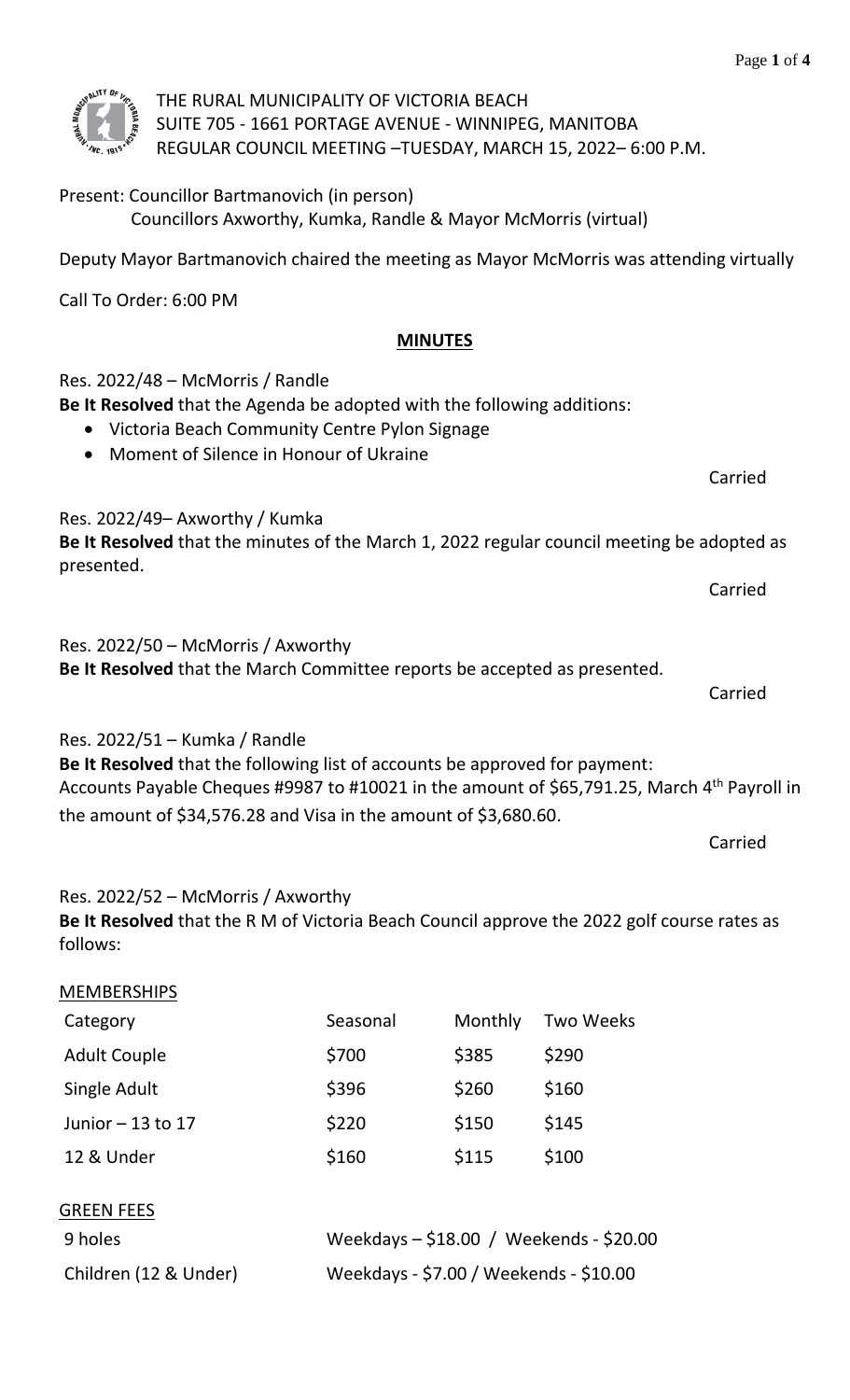#### LOCKERS

|          | Locked  |         | Open    |  |
|----------|---------|---------|---------|--|
|          | Lower   | Lower   | Upper   |  |
| Seasonal | \$40.00 | \$30.00 | \$25.00 |  |
| Monthly  | \$35.00 | \$30.00 | \$20.00 |  |
| Daily    | \$5.00  |         |         |  |

All above fees / memberships include GST.

# Res. 2022/53 – McMorris / Randle

**Be It Resolved** that the R. M. of Victoria Beach council adopt the Community Accessibility Committee Terms of Reference.

Res. 2022/54 – McMorris / Randle

**Be It Resolved** that the R. M. of Victoria Beach council adopt the Community Accessibility Committee Mandate.

Carried

#### Gravel Tender

Only one tender was received from Ray-Ann Transport.

### Res. 2022/55 – Randle / McMorris

**Be It Resolved** that the R. M. of Victoria Beach council accept the tender from Ray-Ann Transport Ltd. for the supplying, hauling and spreading of 1,500 cubic yards of "A" Base gravel at a price of \$26.00 per cubic yard, excluding GST;

**Further Be It Resolved** that acceptance of said tender is conditional on the contractor meeting the specifications and terms outlined in the tender invitation.

Carried

#### Res. 2022/56 – Randle / Axworthy

**Be It Resolved** that the R. M. of Victoria Beach council acknowledges Bell Canada's option to renew the tower lease for an additional five (5) years effective May 1, 2022 per Section 3.2 of the original lease agreement and letter dated February 14, 2022;

**Further Be It Resolved** that the Municipality enter into negotiations with Bell Canada with respect to its request for two further renewal options of five-year (5) terms beginning May 1, 2027.

Carried

#### Res. 2022/57 – Randle / McMorris

# **Be It Resolved** that the R. M. of Victoria Beach council accept the quote from Mitch Poirier Plumbing & Heating to install a water supply line to the police modular home; total estimated cost \$1,856.96, taxes included.

Carried

#### Res. 2022/58 – Randle / McMorris

**Be It Resolved** that the R. M. of Victoria Beach council accept the quote (1717) from Wayne's Backhoe & Excavation to prepare the police modular home site, supply and install screw piles and relocate 3 sheds; total cost \$10,770.00, excluding taxes. Carried

Carried

Carried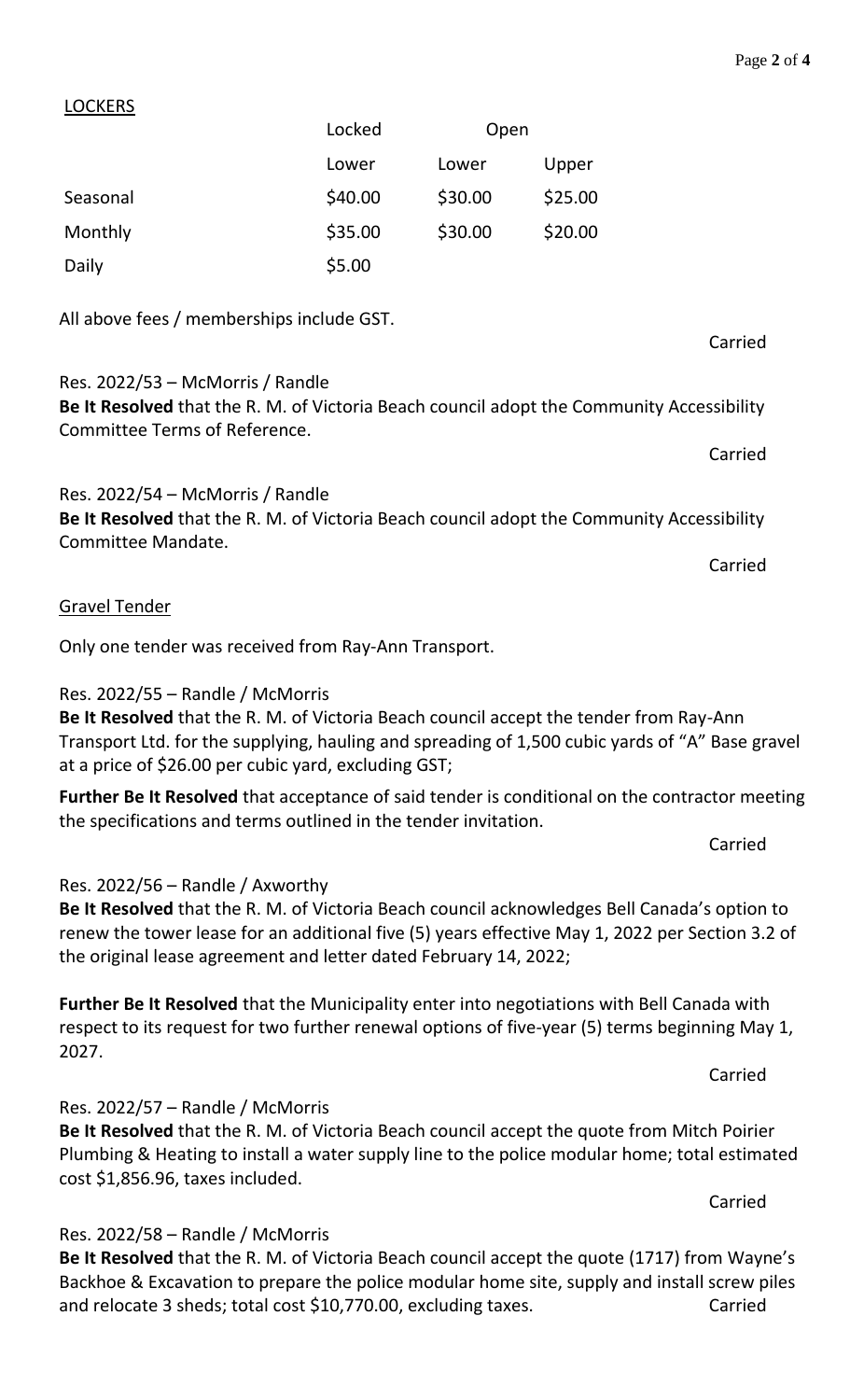Res. 2022/59 – Kumka / McMorris **Be It Resolved** that the council meeting schedule be set per the attached appendix.

#### Appendix

**APRIL SEPTEMBER** Tuesday April 5, 2022 - Winnipeg Tuesday Sept. 6, 2022 – Social Scene Tuesday April 19, 2022 – Winnipeg Tuesday Sept. 20, 2022 –Winnipeg

**MAY OCTOBER** Tuesday May 3, 2022 –Winnipeg Tuesday Oct. 4, 2022 – Winnipeg Tuesday May 17, 2022 – Social Scene Tuesday Oct. 18, 2022 – Social Scene

**JUNE Board of Revision**: Tuesday June 21, 2022 – Social Scene

**JULY NOVEMBER** Tuesday July 5, 2022 – Social Scene Tuesday Nov. 1, 2022 –Winnipeg Tuesday July 19, 2022 – Social Scene Tuesday Nov. 15, 2022 –Social Scene

**AUGUST DECEMBER** Tuesday Aug. 2, 2022 – Social Scene Tuesday Dec. 6, 2022 –Winnipeg Tuesday Aug. 16, 2022 – Social Scene Tuesday Dec. 20, 2022 –Social Scene

All meetings held in Winnipeg start at 6:00 PM

All meetings held at the Social Scene – 3 Ateah Rd – Victoria Beach start at 7:00 PM

Res. 2022/60 – McMorris / Axworthy **Be It Resolved** that the R. M. of Victoria Beach council accept the quote dated March 7, 2022 from Contec Projects (2017) Limited to replace the Lamella filters at the Eighth Avenue Water

Treatment Plant; total cost \$7,000.00, excluding taxes. Carried

Res.  $2022/61 -$  Axworthy / Kumka **Be It Resolved** that the 2023 Board of Revision be set for Wednesday, October 12, 2022 at 1:00 pm.

Carried

Carried

Res. 2022/62 – Randle / McMorris

**Be It Resolved** that the R. M. of Victoria Beach council authorize the Victoria Beach Community Centre (VBCC) to install an electronic pylon sign per the Club's email submission dated March 11, 2022;

**Further Be It Resolved** that the VBCC be responsible to obtain all necessary permits to ensure said sign complies with all applicable regulatory requirements. Council's authorization is subject to operational guidelines being mutually agreed to by the Municipality and the VBCC.

Carried

Tuesday June 7, 2022 – Social Scene Wednesday October 12, 2022 – 1:00 pm Wpg